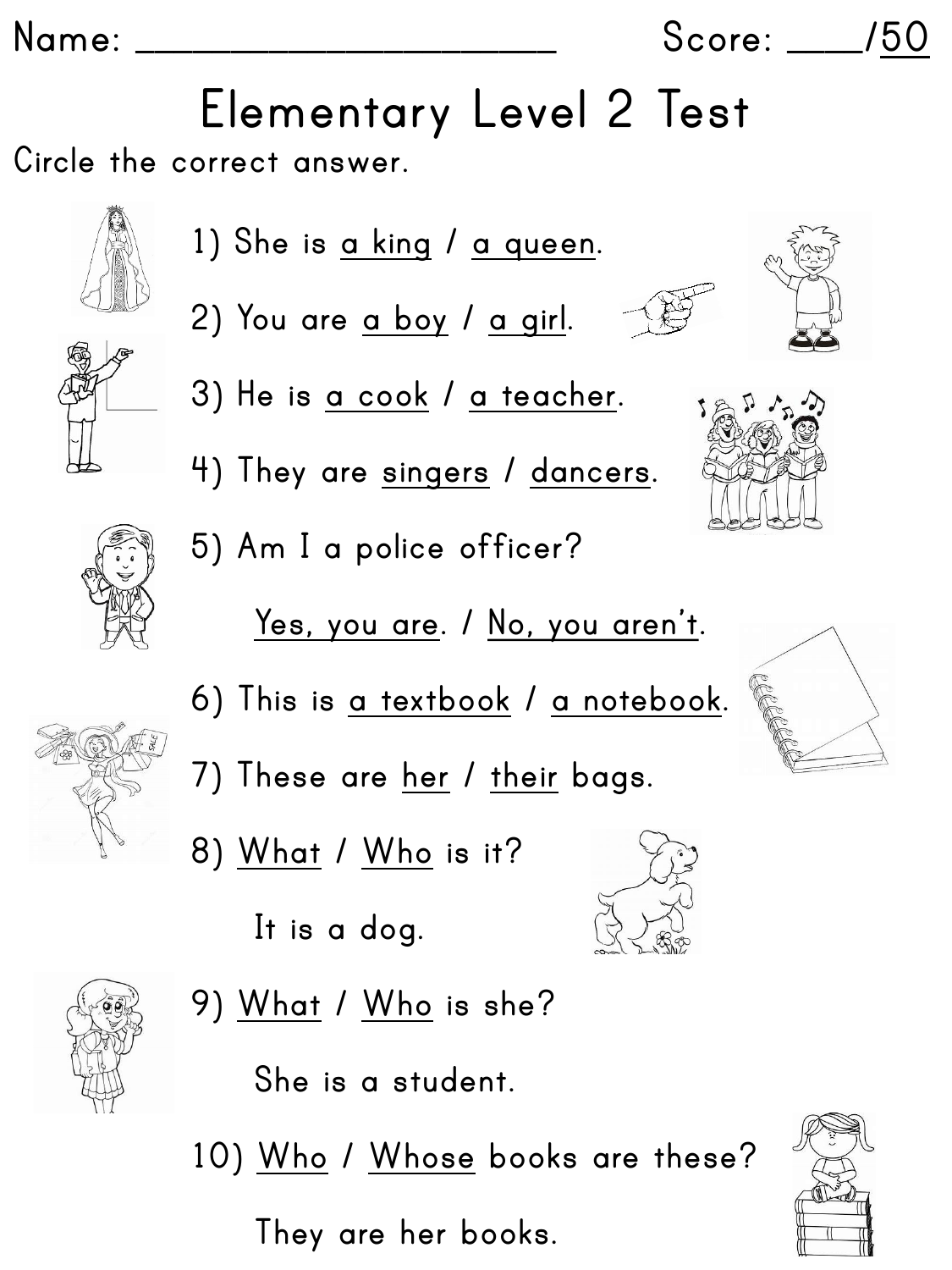**Write the plurals. Be careful of the spellings.**

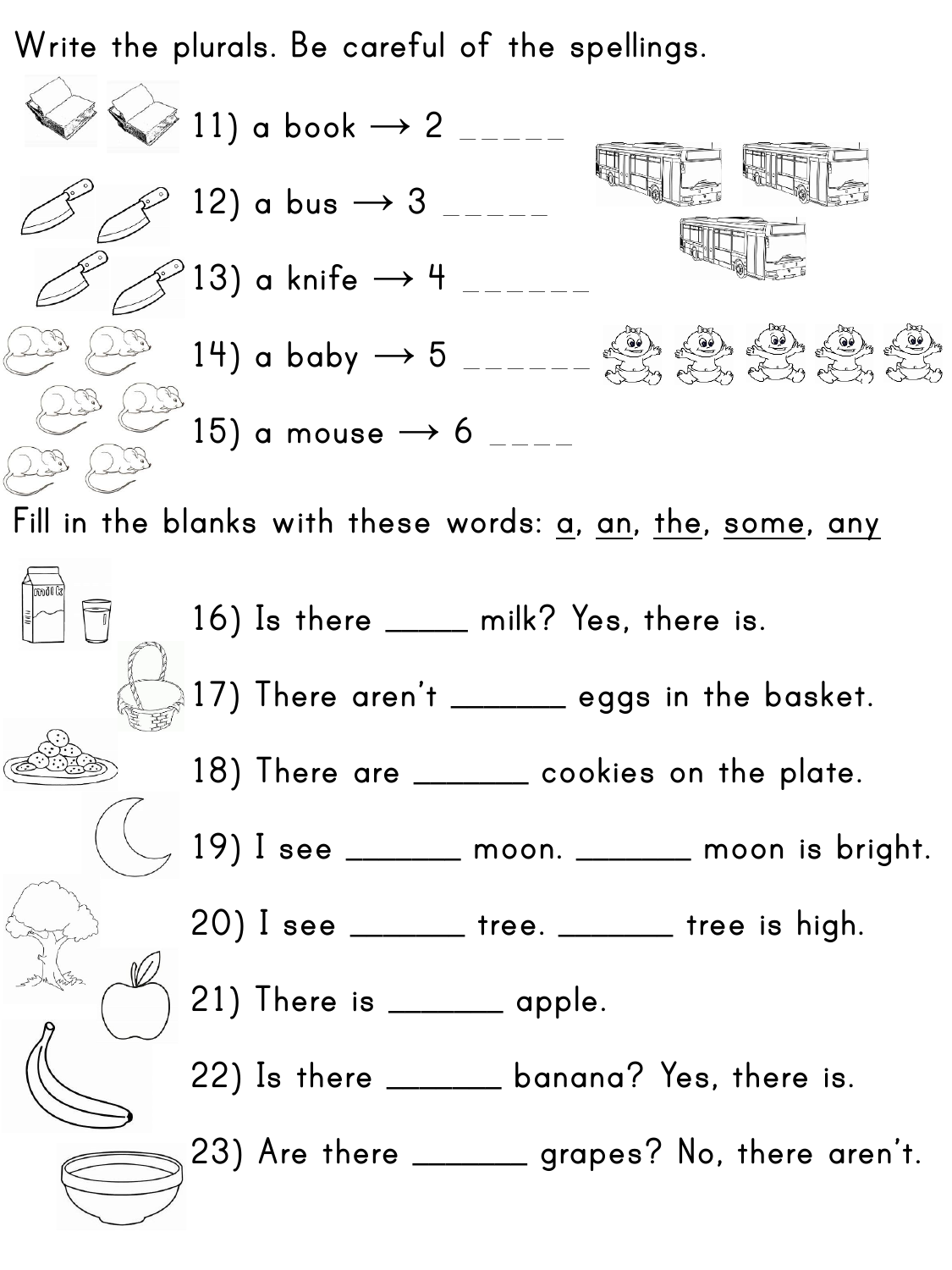**Circle the correct form of the adjectives.**

**24) Her hair is long / short.**

**25) His hair is long / short.**



**26) The horses are faster than / the fastest**

**the turtles.**

**27) The golf ball is smaller than / the smallest.**

**28) The shark is more dangerous than /** 

**the most dangerous the dolphin.**

**Listen to the teacher. Write the missing words.**



$$
29) We \_\_\_'\ \mathsf{drink} \ \mathsf{tea}.
$$

**We drink hot chocolate.**

**30) She doesn't play basketball.** 



**She** \_\_\_\_\_ **soccer.**

**31) Do you speak English? Yes, I** \_\_**.**

**32)** \_\_\_\_ **she play video games?**

**No, she doesn't.**